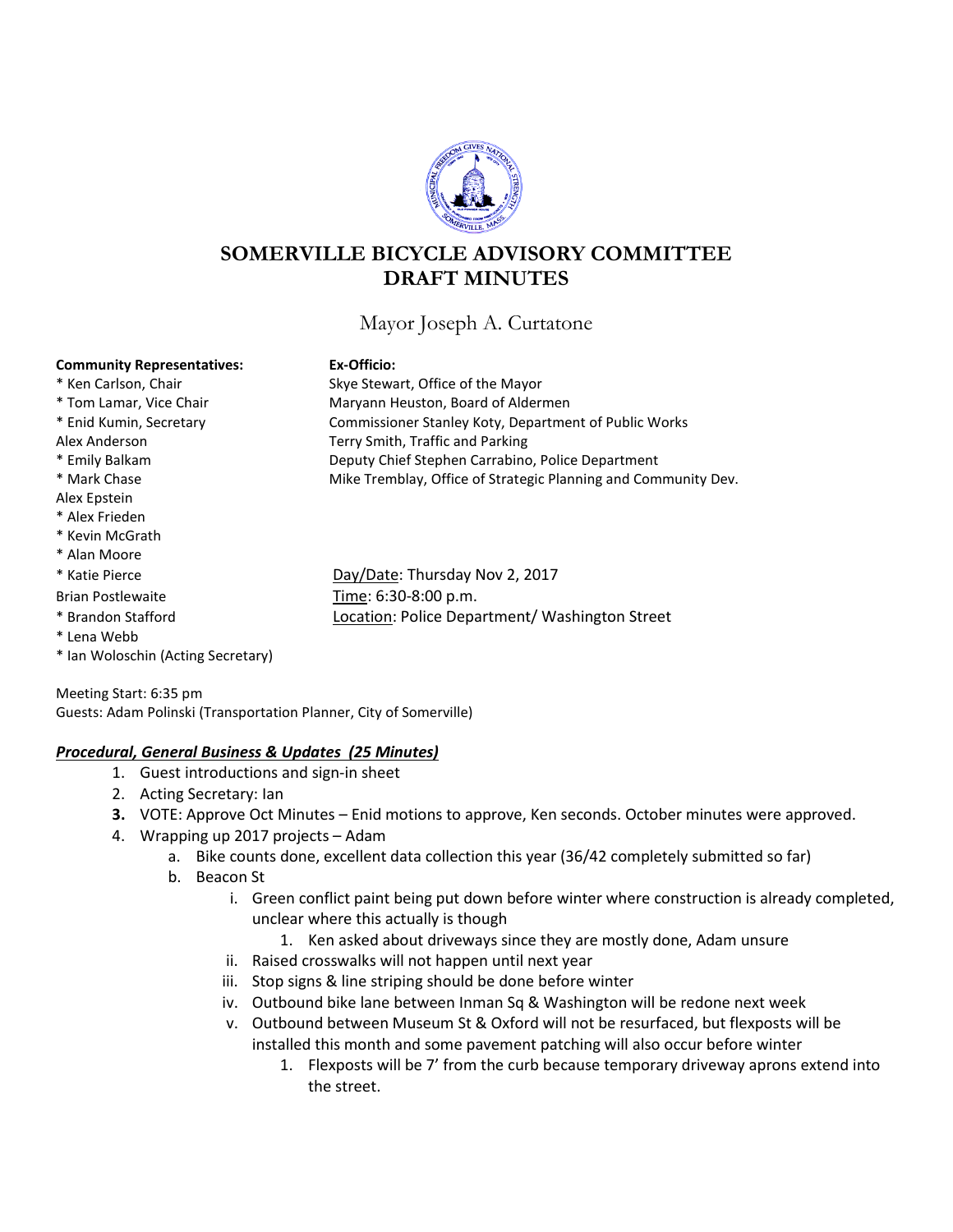- vi. Existing bike lane stripping should be restriped, **City will confirm**
- c. Webster Ave
	- i. Resurfaced by end of next week
	- ii. Parking ban for resurfacing will become permanent parking ban
	- iii. No ETA on when protected bike lanes will actually be fully installed
	- iv. There is a plan for a crosswalk by the garage, may not be painted until spring

#### **1. City will share plans**

- **v.** City figuring out communication with residents to know about parking in the garage
- **d.** Prospect St
	- **i.** Large barrels will be removed, replaced with flexposts and "BUS/BIKE ONLY" lane paint
		- **1.** Signs will be installed as well
		- **2. City will have conversation with SPD to make sure enforcement is available for change**
	- **ii.** Signal at Prospect St & Somerville Ave signal timing, waiting for consultant to get back on feasibility to add 10 second lag for easier left turn
	- **iii.** Tom asked about any other project work, Adam says he is not aware of any other outstanding work
- **e.** Elm St (Somerville Ave to Cedar St)
	- **i.** Full bike lane will be painted tonight (11/2)
		- **1.** Brad had a conversation about starting "striping season" in the spring, but depends on budgeting and may not happen immediately
	- **ii.** Temporary yellow dashed line cannot be removed, should fade over the winter
	- **iii.** Might be able to add BMUFL signage on the downhill section
- **f.** Dane St
	- **i.** Being restriped tonight (hopefully)
- g. Medford St
	- i. Parking ban will go into place when signage is installed, probably around the same time as the markings next year
- h. Other
	- i. Faded facilities Work is ongoing but budget is limited
	- ii. Somerville Ave Slippery Paint Contractor did an audit and repainted the areas they found that were degraded "unusually quickly"
		- 1. Kevin pointed out a few problems:
			- a. Carwash runoff is a problem
			- b. Sludge from trash trucks
		- 2. Ken has talked to ISD about carwash runoff, no response yet
		- 3. Mark suggested putting down thermoplastics here
	- iii. Neighborways Signage and paint will be going down in a few weeks
- i. Bike Ped Counts
	- i. Successful year, lots of new people helping
	- ii. Captured turning movement counts this year
		- 1. Approach and then what direction cars/bikes/peds took through the intersection
		- 2. 4 locations this year
	- iii. Concern about Age/Gender counts being too hard so removed from some intersections
	- iv. Added 3 new locations based on GLX, wanted pre-GLX data
	- v. New sign in sheet worked much better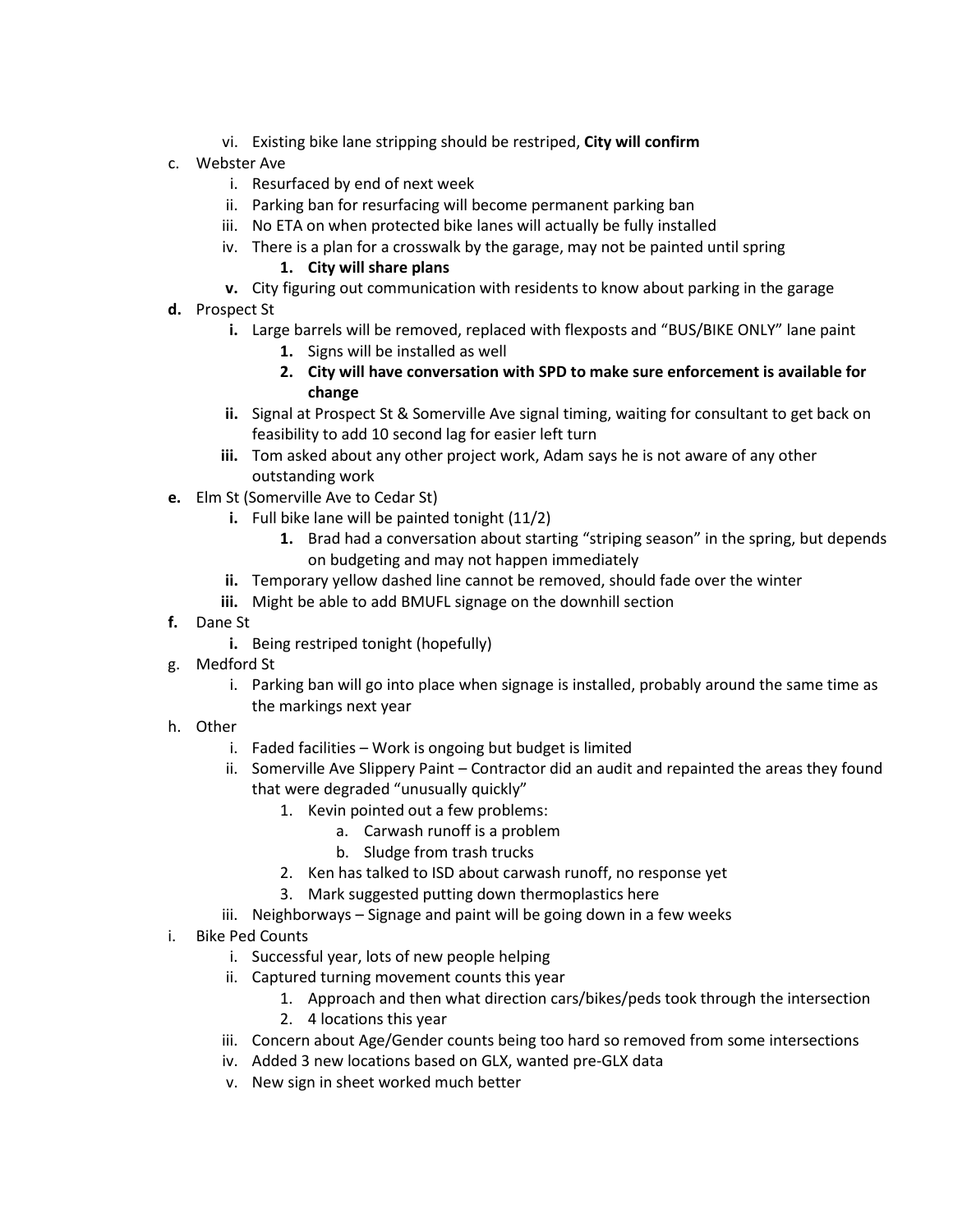- vi. Initial results show an increase in cyclists from 2016 (most cyclists ever!)
- vii. Emily asked about weather impacts
	- 1. No good historical data but Adam is starting to collect that this year
- viii. Liza asked if the top 5 areas actually have the best infrastructure?
	- 1. Tricky question because a lot of focus goes towards where the most crashes actually occur, which isn't always the most frequented streets
	- 2. SBAC will discuss this more this winter
	- ix. 2017 data will be uploaded soon
- j. Vision Zero
	- i. City working on new webpage this winter
	- ii. City is collecting more traffic data (speed, number of cars, etc)
		- 1. Lots of data comes from developers (required by city for new projects)
		- 2. Pneumatic tube systems do not really pick up bicycle traffic well so modeshare calculations are tough to make
		- 3. Will work with consultants/contractors to try and improve bike counting reliability
		- 4. Mark says they may need to be calibrated
- k. Traffic Calming Study
	- i. Prioritized streets based on speed/volume/crashes/etc
		- 1. Sycamore St, Powderhouse Blvd
	- ii. Have a list of streets for working on when funding becomes available
	- iii. Consultant gave list of best practice treatments
	- iv. Next steps include presenting to the Board of Aldermen, outreach with residents and establishing a funding source
	- v. Neighborways will be extended into East Somerville this fall (Gilman St and Oliver St)
- l. Snow Clearance
	- i. Conversations have already occurred between City directors, more will occur soon
	- ii. DPW has a snowcat so equipment is not an issue
	- iii. Liza asked if we've asked other snowy cities
		- 1. City staff are on NACTO listservs and have talked with other cities, need to make sure DPW is onboard with plans though
	- iv. One question that needs to be answered is what priority is for plowing Protected Bike Lanes & Cycle Tracks
	- v. Ian asked if residents on Beacon St will be educated to avoid putting snow back on the cycle track
		- 1. Katie & Education will add to their list of educational outreach work
		- 2. Mark suggested getting interested residents to help shovel the cycletrack
	- vi. SBAC has a Winter Maintenance letter that is ready to be sent to the City

#### 1. **Kevin will send on behalf of SBAC**

- **5.** Burning Questions **(AFTER you have read all the updates on the 5' E's Spreadsheet:-)**
	- a. Bike Talk (Nicole Freedman) was recorded, link will be sent out later
	- b. SBAC Annual Party 11/12 1-3pm @ Aeronaut
- 6. Meeting w/ Mayor
	- a. Ken, Mark & Tom meeting with Mayor
	- b. Discussion about parking permits, Beacon St, and 2018 Top Projects

### *Priority Streets for 2018*